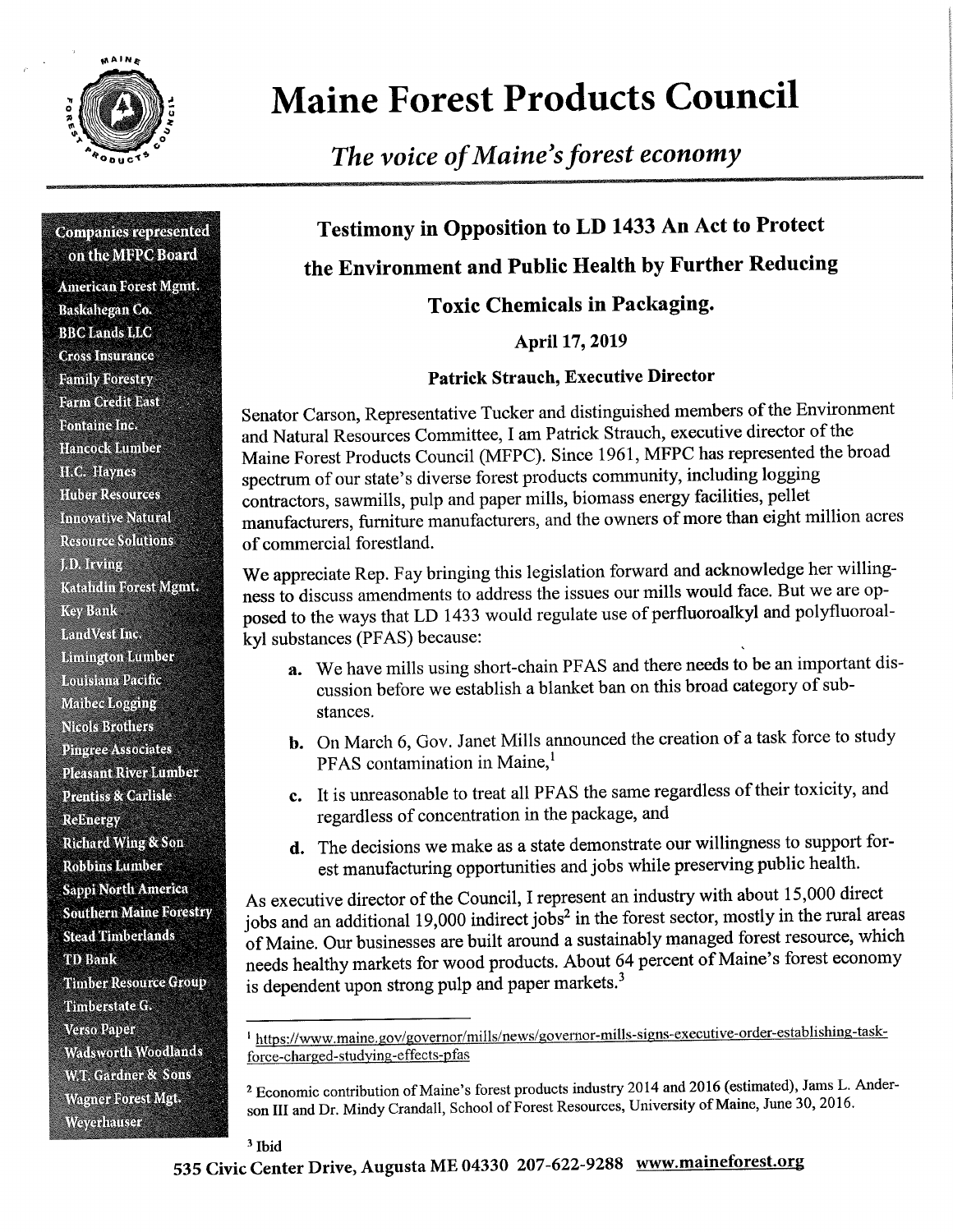It was only a few years ago that the headlines were about six paper mills closing in Maine with the loss of about 2,400 direct jobs from 2012 to 2017.4 Since then, we ve been working to attract capital investment back to Maine with the FOR/Maine project and we are succeeding. We have five active mills in Maine and the Old Town is being restarted, returning wood markets and jobs.

We are diversifying into the very carbon-positive products that this committee values, such as box board, tissue and packaging. Food grade packaging is an exciting and growing frontier for our mills, including the ability to make products that are greaseproof and waterproof. There is ongoing research into bio-based coatings to accomplish this characteristic, but C6 compounds are part of the formula of many of the coatings that are currently used.

### Environmental protections are the standard in the products made by Maine mills

<sup>A</sup>decade ago, this industry recognized the dangers of long chain PFAS and discontinued use of long chain (C8) varieties. Current use is focused on modern, FDA-approved "short-chain" PFAS. The FDA has stated that it has "carefully reviewed the available science" on the short-chain chemicals and has not identified any safety concerns.

PFAS provide grease resistant and waterproof characteristics used in a growing list of packaging applications, such as popcorn bags, sandwich wraps and coffee bags and other longer-term storage applications. These are the products that can replace plastic wraps and containers, an important topic of discussion within this committee.

We support continued research on the safety of PFAS, but we need to have more discussion through the PFAS Task Force to better define risks and identify issues. Some organizations are using the fear factor to push this legislation, establishing an enviromnent of civil discourse is a better approach to resolve this issue.

#### Manufacturing in a state that competes in global markets

What happens when a state bans a manufacturing ingredient that is marketed with federal approval throughout the country and abroad? It undermines the competitiveness of a product and affects jobs. It also creates supply chain challenges for customers trying to determine if the product is legally available. Customers will be assessing liabilities and purchase products from states with a more progressive approach.

Maine's forest products companies generally look to other northern tier states to evaluate our competitiveness for similar wood manufactured products. For example, Minnesota currently has a similar bill before its Legislature, but it also is considering a bill requesting the University of Minnesota to conduct a review of the issues. In 2018, the Washington State Legislature took action to restrict some uses of PFAS. One law restricts PFAS in paper food wrappers in 2022, if safer alternatives are available (ESHB 2658).

There are important questions that must be resolved before LD 1433 or any similar legislation becomes law. For example, this bill ignores the expertise of the FDA, including its designation that a chemical or substance added to food is considered safe by experts, Generally Recognized as Safe (GRAS) and the Inventory of Effective Food Contact Substance (FCS) Notifications, a database that lists effective premarket notifications for food contact substances that have been demonstrated to be safe for their intended use. Can we do a better job than the current system given the resource and expertise demanded by the DEP?

<sup>&</sup>lt;sup>4</sup> Forest Products Cluster percent of total private sector industries, Data from Maine Department of Labor Center for Workforce Research and Information. Compiled 5-23-2018.